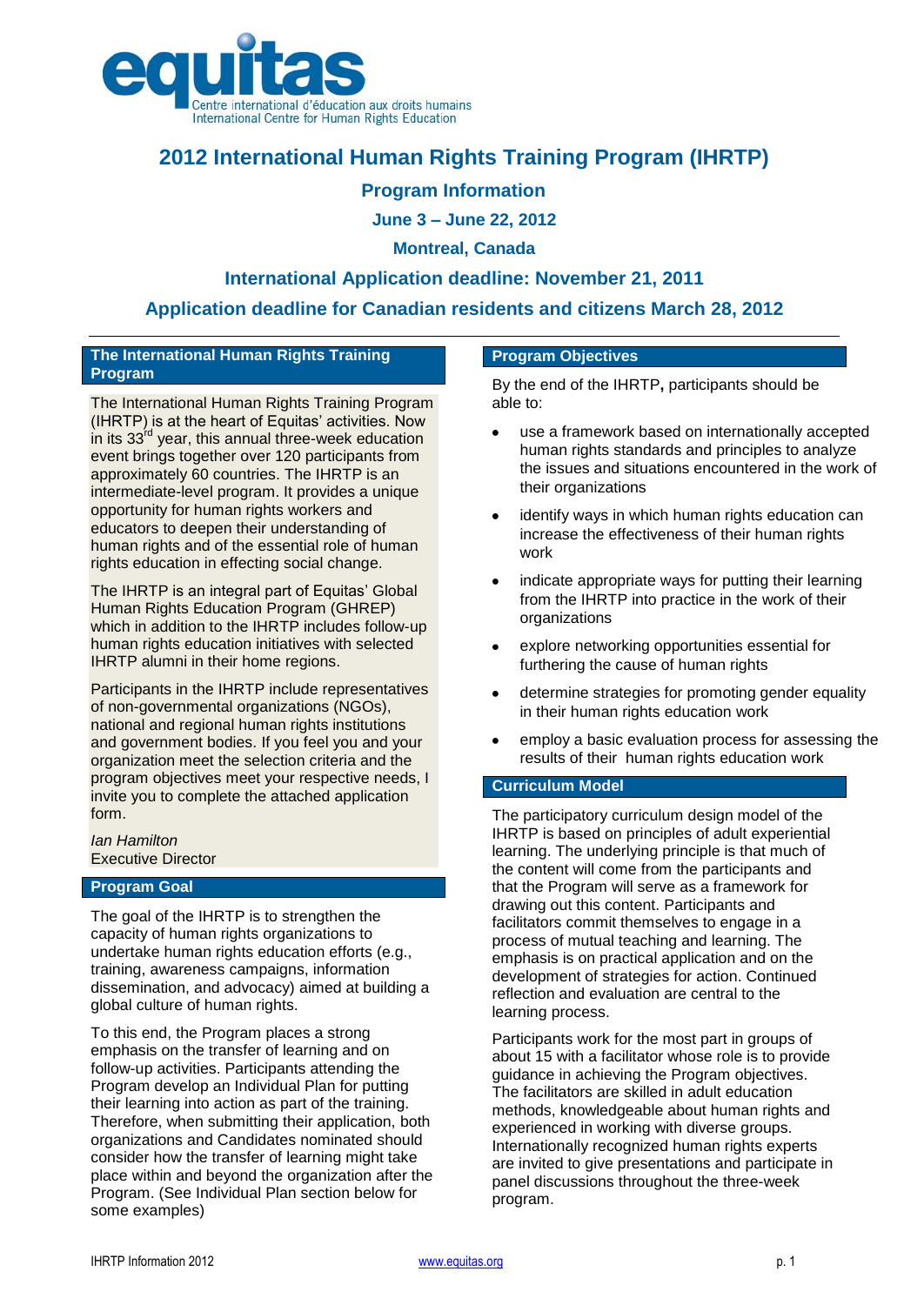#### **Program Content**

The IHRTP is an intermediate-level program focusing on international human rights standards, current human rights issues and human rights education strategies. The exploration of human rights principles and instruments, ongoing critical reflection and inquiry, as well as extensive sharing of experiences allows participants to strengthen their capacity to engage in effective human rights education leading to social change.

#### *Week 1*

Week 1 focuses on the current human rights context and defining what positive social change looks like. Participants will get to know the members of their working group and engage in activities that lay the groundwork for developing a productive group dynamic based on mutual respect. They begin a process of reflection on human rights in their societies, the human rights work of their organizations and their own role within those organizations. They will also explore the global human rights context and how it influences and is influenced by issues at the local level. Principles and values of the Universal Declaration of Human Rights and their importance in human rights education will be examined as well as the key elements of a culture of human rights. Using systems analysis, participants will then look at the role of human rights education in the process of social change and compare their roles as human rights activists/educators. Participants will end the week by examining how personal values and deeply held assumptions about "right and wrong" influence the actions and reactions of individuals.

#### *Week 2*

Week 2 focuses on actions for social change in line with human rights values and principles. Participants begin the week by exploring the universality of human rights and effective human rights education strategies for dealing with culturally sensitive issues in their work. They explore how adopting a human rights-based approach can help ensure that actions undertaken by governments, civil society and communities can help lead to positive social change and make human rights a reality in their societies. Through case studies and discussions, participants are introduced to a number of key international human rights instruments and the potential relevance in their work.

#### *Week 3*

Week 3 focuses on skills building for action. For a number of activities, participants are grouped by geographic region, giving them an opportunity to work together to examine key components of effective monitoring and advocacy and the role of these activities in human rights education. They also become familiar with methods of evaluating

educational activities. Participants also have the opportunity during this final week to further hone their training skills through the "HRE Activities Exchange" session, which involves participants developing and demonstrating human rights education activities as well as evaluating the activities developed by others. Participants will also be introduced to new trends in the use of information and communication technologies (ICTs) for human rights and human rights education work.

#### **Individual Plan for Putting Learning into Action**

During the program, every participant is required to prepare an Individual Plan for putting their learning into practice once they return to their home organizations. By reflecting on the content of each Stream of the Program, the Individual Plan helps the participants determine how content is transferable to their own context, resulting in a planned integration of this new knowledge in the future activities of their organization. Throughout the Program, participants will have opportunities to discuss their Individual Plans with other participants, their facilitators and Equitas staff for feedback. Examples of past activities developed in Individual Plans and carried out afterwards include: organization of training sessions based on certain components of the IHRTP, integration of participatory methodology in training sessions, translation of training manuals, the creation of networks and the development of new programs and partnerships.

#### **Organization and Participant Profile**

Organizations and Candidates are carefully selected in order to maximize the benefits from the IHRTP.

Organizations which nominate Candidates must:

- have a demonstrated commitment to the protection and promotion of human rights
- have an established record for effective action
- be involved in human rights education activities such as training sessions, workshops, public awareness campaigns, advocacy, monitoring
- be committed to providing opportunities for their Candidate to apply the knowledge and skills gained in the Program within the organization

The IHRTP is primarily designed for representatives of non-governmental human rights organizations (NGOs), national human rights institutions and government departments who have undertaken some human rights education training activities. In a limited number of cases, consideration will also be given to Candidates affiliated with other types of organizations involved in human rights education and corresponding to the above profile, such as educational institutions.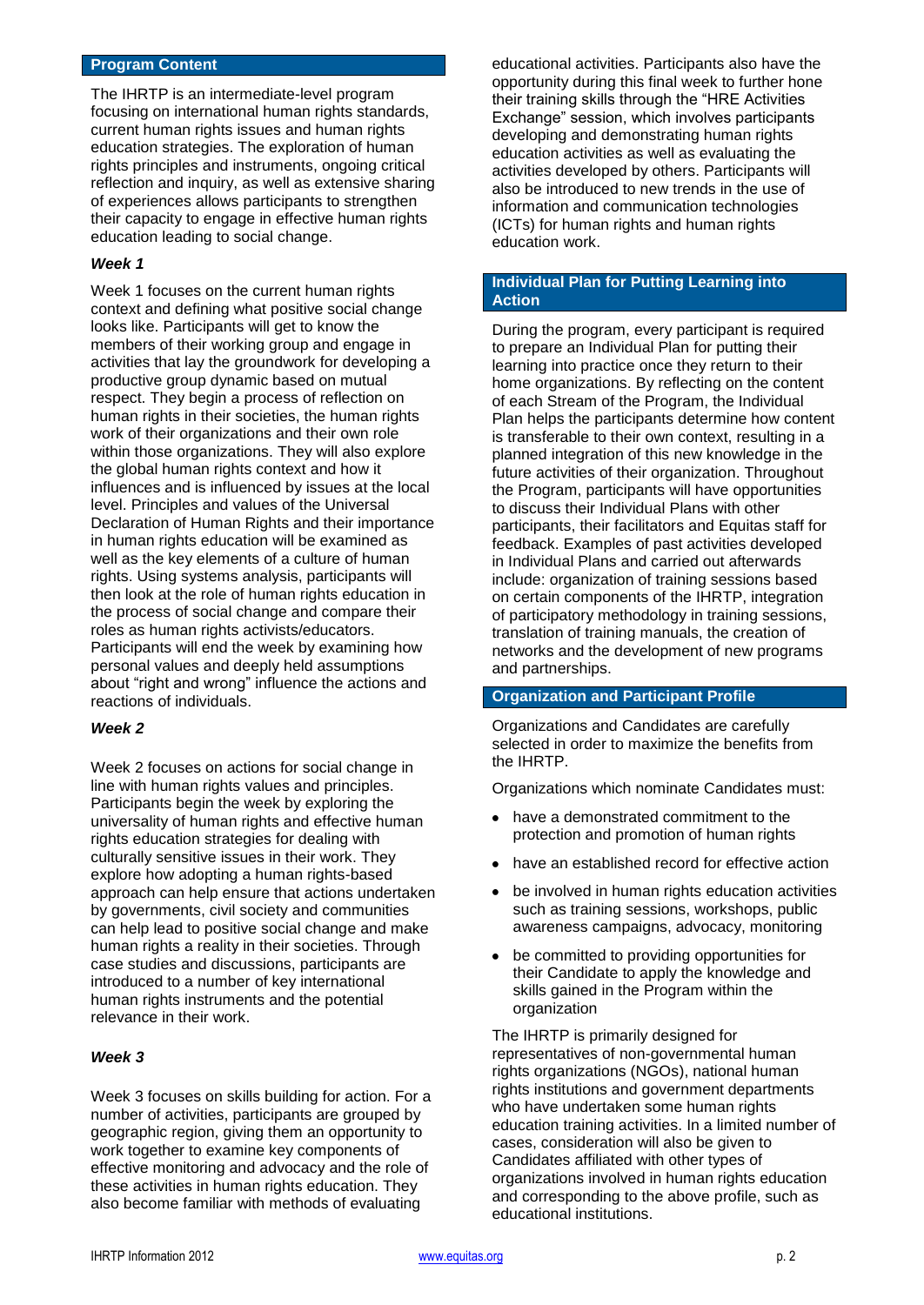Candidates from qualifying organizations must:

- be active employees / volunteers with their organization for at least two years
- be in a position to influence the human rights education work of their organization
- have knowledge of human rights principles and major international instruments
- be committed to transferring knowledge and skills gained during the Program to colleagues and to others with whom they work
- be sensitive to the issues which arise when working in multicultural groups, and respectful of diversity

## **Language Requirement**

The IHRTP requires participants to actively engage in group work and read extensively. Therefore, all participants must be fluent in either English or French.

### **Selection Process and Bursaries**

A Selection Committee will review all applications. In addition to the requirements previously listed, consideration will also be given to overall gender balance and geographic representation. Given the number of applications and limited space available, we are unable to accept many worthy Candidates. Your understanding is greatly appreciated.

#### **International Candidates:**

Through the support of the Canadian International Development Agency (CIDA), Equitas has funding to award a **limited** number of bursaries to selected International Candidates. A bursary includes full tuition fees (including room and board) for the 3-week training program as well as travel expenses. Once eligibility has been determined, the Selection Committee will award the bursaries to the Candidates who best meet the requirements. Due to the limited number of bursaries available, there is no guarantee that the selected Candidates will receive funding.

**Therefore, we strongly urge all Candidates to immediately begin seeking funding from other sources.** Completed applications must be returned to Equitas by **November 21, 2011** and all Candidates will be notified of the results of the selection by the end of **March 2012**.

#### **Canadian Candidates:**

Historically, Equitas has had funding to award a **limited** number of bursaries to selected Canadian Candidates. We believe that we will be able to confirm funding this year again. Once eligibility has been determined, the Selection Committee will award the bursaries to the Candidates who best meet the requirements. Due to the limited number of bursaries available, there is no guarantee that the selected Candidates will receive funding. **Therefore, we strongly urge all Candidates to immediately begin seeking funding from other sources.** Completed

applications must be returned to Equitas by **March 28, 2012** and Canadian applicants will be notified by the end of **April 2012**.

Equitas will also award the *Ruth Selwyn Bursary for Achievement in Empowering Women and Girls* to a selected candidate who meets the additional criteria:

• Shown a sustained commitment to the empowerment of women and girls; and

• Through the use of innovative methods, including education has advanced the rights of women and girls.

Please refer to the Equitas website for more information on this bursary: **www.equitas.org.** 

#### **Participation Fee**

The IHRTP participation fee is 5,430\$ CAD. This amount covers:

- $\bullet$ tuition;
- program materials;  $\bullet$
- $\bullet$ accommodation;
- meals; and  $\bullet$

emergency medical insurance. Participants are responsible for any extra expenses such as entertainment and meals purchased outside of the cafeteria.

#### **Program Preparation**

To maximize the benefits of the IHRTP, it is crucial that accepted Candidates prepare themselves prior to the training. These preparations include:

- returning a completed pre-training assignment
- exploring ideas for possible human rights  $\bullet$ education follow-up activities to be implemented by their organization after completion of the IHRTP (see Individual Plan for Putting Learning into Action on page 2)
- reviewing the content of international human rights instruments and bringing copies in their native language, where available
- collecting human rights education materials to share with other participants

#### **Accommodation**

The IHRTP is held in Ste-Anne-de-Bellevue, a small community in suburban Montreal, 45 km from the city centre. Participants stay in shared apartments at John Abbott College. Each apartment has separate bedrooms (one person per bedroom), one bathroom, a sitting room and a kitchenette.

Meals are served in the campus cafeteria during the Program. Although every consideration is made to accommodate the needs of participants, it is difficult to cater to all dietary preferences. Your understanding in this matter is greatly appreciated.